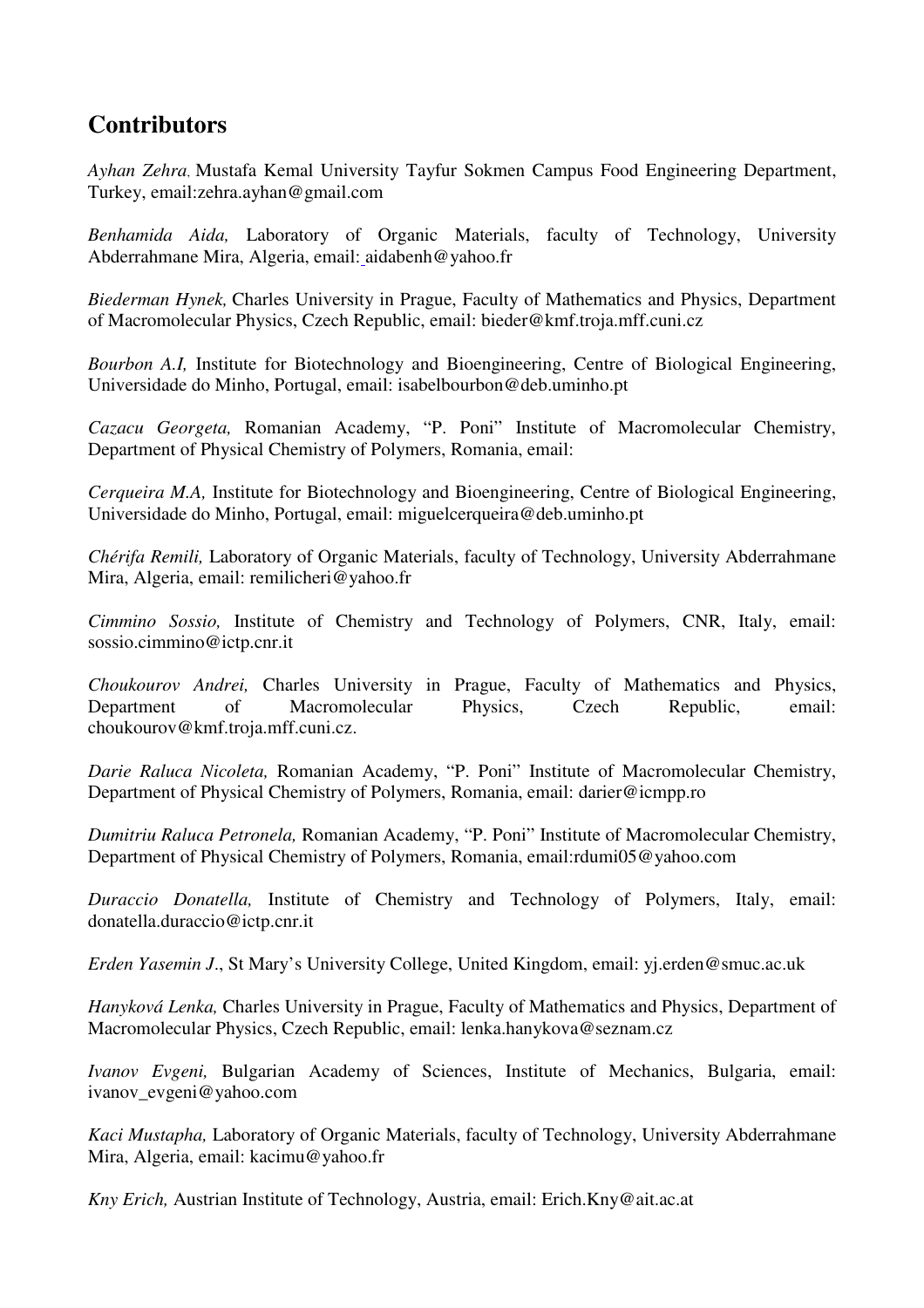*Kotsilkova Rumiana*, Bulgarian Academy of Sciences, Institute of Mechanics, Bulgaria, email: kotsilkova@yahoo.com

*Kozlowski Marek,* Wroclaw University of Technology, Faculty of Environment Protection Materials Recycling Center of Excellence, Poland, email:marek.a.kozlowski@pwr.wroc.pl

*Krusteva Ekaterina,* Bulgarian Academy of Sciences, Institute of Mechanics, Bulgaria, email: catikrus@yahoo.com

*Kylián Ondřej,* Charles University in Prague, Faculty of Mathematics and Physics, Department of Macromolecular Physics, Czech Republic, email: ondrej.kylian@gmail.com

*Lagarón José María,* Novel Materials and Nanotechnology Group, IATA, CSIC, Spain, email: lagaron@iata.csic.es

*López-Rubio Amparo,* Novel Materials and Nanotechnology Group, IATA, CSIC,Spain, email amparo.lopez@iata.csic.es

*Macyszyn Joanna,* Wroclaw University of Technology, Faculty of Environment Protection Materials Recycling Center of Excellence, Poland, email: joanna.macyszyn@pwr.wroc.pl

*Marra Antonella,* University of Federico II of Naples*,* Department of Materials Engineering and Production, Naples, Italy, email: marrantonella@yahoo.it

*Martínez–Sanz Marta,* Novel Materials and Nanotechnology Group, IATA, CSIC, Spain, email: mmartinez@iata.csic.es

*Mitchell Geoffrey R.,* Centre for Rapid and Sustainable Product Development, Polytechnic Institute of Leiria and Centre for Advanced Microscopy, University of Reading, United Kingdom email: g.r.mitchell@reading.ac.uk,

*Pezzuto Marilena,* Institute of Chemistry and Technology of Polymers, CNR, Italy, email: marilena.pezzuto@ictp.cnr.it

*Pinheiro A.C.*, Institute for Biotechnology and Bioengineering, Centre of Biological Engineering, Universidade do Minho, Portugal email: anapinheiro@deb.uminho.pt

*Quintas M.A.C.,* CBQF/Escola Superior de Biotecnologia, Portugal, email: maquintas@deb.uminho.pt

*Răschip Irina Elena,* Romanian Academy, "P. Poni" Institute of Macromolecular Chemistry, Department of Physical Chemistry of Polymers, Romania, email: irinuca13@yahoo.com.

*Silva H.D.,* Institute for Biotechnology and Bioengineering, Centre of Biological Engineering, Universidade do Minho, Portugal, email heldersilva@deb.uminho.pt

*Silvestre Clara,* Institute of Chemistry and Technology of Polymers, CNR, Italy, email: clara.silvestre@ictp.cnr.it

*Touati Naima,* Laboratory of Organic Materials, faculty of Technology, University Abderrahmane Mira, Algeria, email: matou178@yahoo.fr